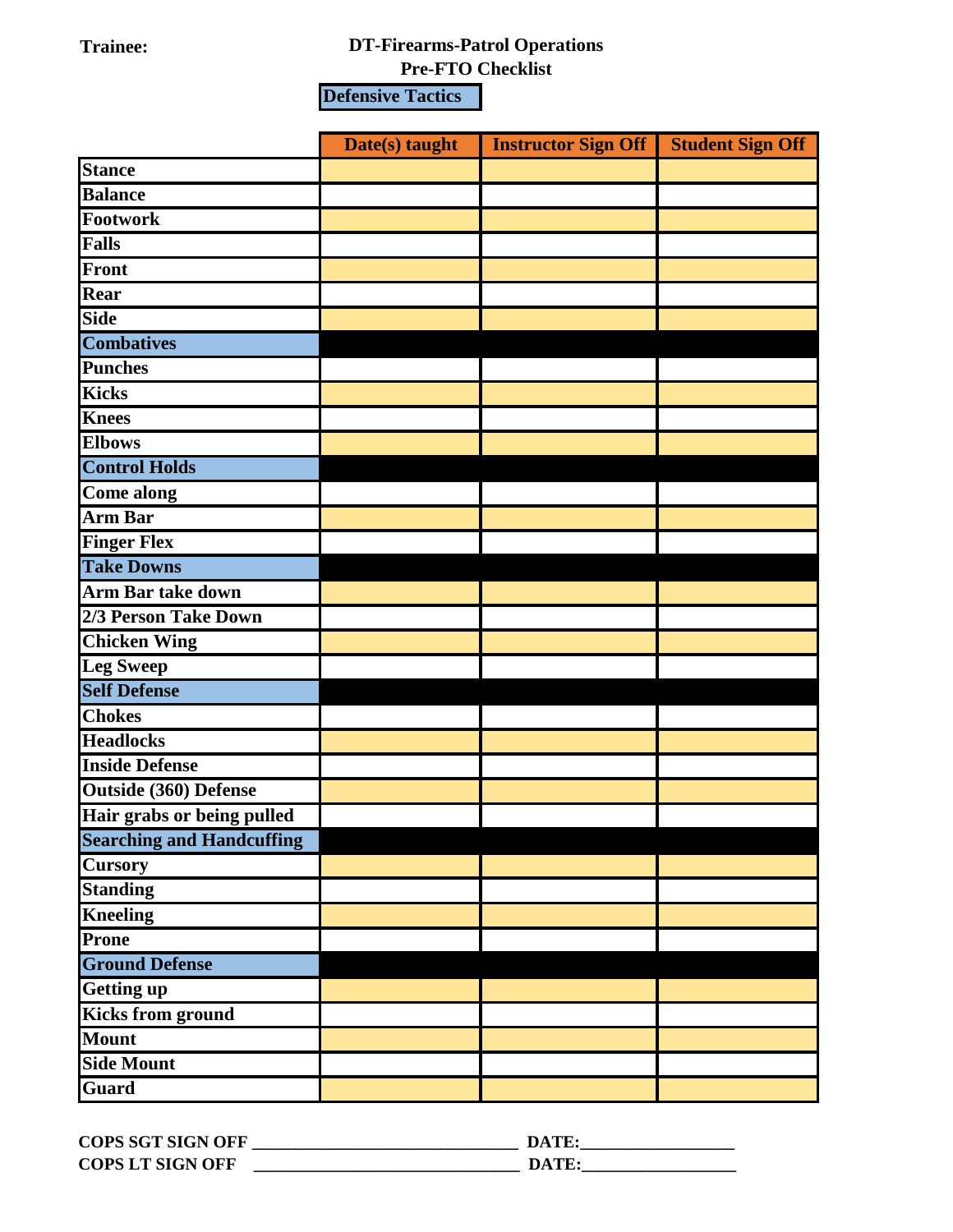|                             | Date(s) taught | <b>Instructor Sign Off</b> | <b>Student Sign Off</b> |
|-----------------------------|----------------|----------------------------|-------------------------|
| <b>Handgun Defense</b>      |                |                            |                         |
| Defense to the head (front) |                |                            |                         |
| Defense to the body (front) |                |                            |                         |
| Defense to the head (rear)  |                |                            |                         |
| Defense to the body (rear)  |                |                            |                         |
| Defense to the head (side)  |                |                            |                         |
| Defense to the body (side)  |                |                            |                         |

| <b>Weapon Retention</b>         |                            |                      |                  |
|---------------------------------|----------------------------|----------------------|------------------|
| <b>Standing</b>                 |                            |                      |                  |
| <b>Holstered</b>                |                            |                      |                  |
| <b>Out of Holster</b>           |                            |                      |                  |
| Ground                          |                            |                      |                  |
| <b>Weapons Defense</b>          |                            |                      |                  |
| <b>Knife Defense</b>            |                            |                      |                  |
| <b>Blunt Object Defense</b>     |                            |                      |                  |
| <b>Carotid</b>                  |                            |                      |                  |
| <b>Static Application</b>       |                            |                      |                  |
| <b>Take Down</b>                |                            |                      |                  |
| <b>Recovery</b>                 |                            |                      |                  |
| <b>App, Take Down, Recovery</b> |                            |                      |                  |
| <b>Multiple Attackers</b>       |                            |                      |                  |
| <b>Supplemental Restraints</b>  | <b>Front Leg Restraint</b> | <b>Padded Helmet</b> | <b>Spit Hood</b> |
| <b>Application</b>              |                            |                      |                  |
| <b>Removal</b>                  |                            |                      |                  |
| <b>Documentation</b>            |                            |                      |                  |
| <b>Baton</b>                    |                            |                      |                  |
| <b>Presentation</b>             |                            |                      |                  |
| <b>Basic Strikes</b>            |                            |                      |                  |
| <b>Pressure Points</b>          |                            |                      |                  |
| <b>Cell Extraction</b>          |                            |                      |                  |

| <b>COPS SGT SIGN OFF</b> | DATE  |
|--------------------------|-------|
| <b>COPS LT SIGN OFF</b>  | DATE: |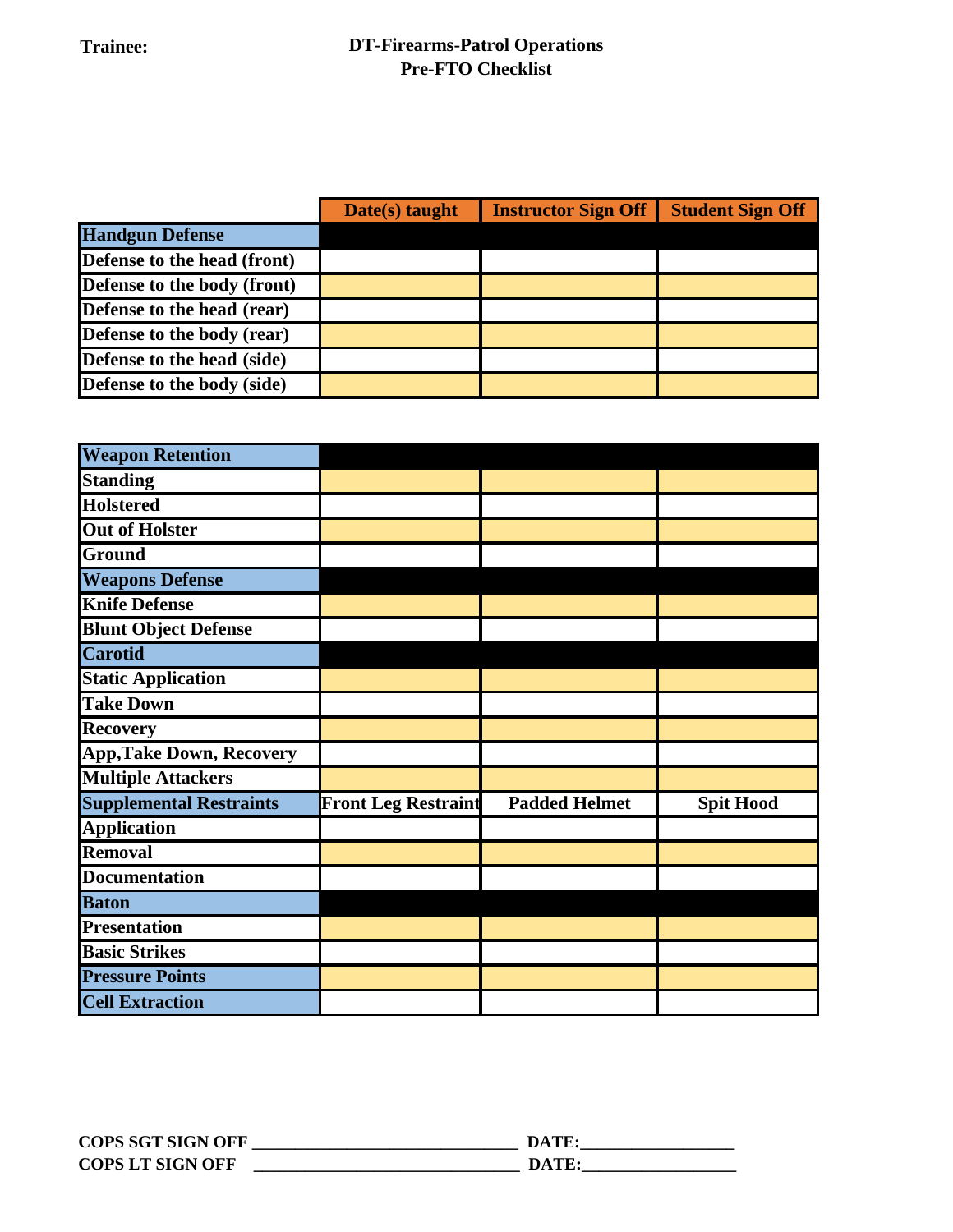## **Trainee: DT-Firearms-Patrol Operations**

**Pre-FTO Checklist**

**Patrol Operations**

|                                    | Date(s) taught | <b>Instructor Sign Off</b> | <b>Student Sign Off</b> |
|------------------------------------|----------------|----------------------------|-------------------------|
| <b>Preshift Vehicle Inspection</b> |                |                            |                         |
| <b>City Maps/Geography</b>         |                |                            |                         |
| <b>Traffic Stops</b>               |                |                            |                         |
| <b>High Risk Vehicle Stops</b>     |                |                            |                         |
| <b>Subject Stops</b>               |                |                            |                         |
| <b>Prisoner Transport</b>          |                |                            |                         |
| <b>Building Searches</b>           |                |                            |                         |
| <b>Radio Protocols</b>             |                |                            |                         |
| <b>Perimeters</b>                  |                |                            |                         |
| <b>Foot Pursuits</b>               |                |                            |                         |
| <b>Radio Configuration (shop)</b>  |                |                            |                         |
| <b>Strip Search</b>                |                |                            |                         |
| <b>Courtroom Procedures</b>        |                |                            |                         |
| <b>Bear Cat Familiarization</b>    |                |                            |                         |
| <b>Active Threat Response</b>      |                |                            |                         |
| <b>Search and Seizure</b>          |                |                            |                         |

**Firearms**

| <b>Pistol</b>       | Date(s) taught | <b>Instructor Sign Off</b> | <b>Student Sign Off</b> |
|---------------------|----------------|----------------------------|-------------------------|
| <b>Shotgun</b>      |                |                            |                         |
| <b>Patrol Rifle</b> |                |                            |                         |
| <b>40mm</b>         |                |                            |                         |
| <b>Taser</b>        |                |                            |                         |
| $\overline{OC}$     |                |                            |                         |

| <b>COPS SGT SIGN OFF</b> | DATE:  |
|--------------------------|--------|
| <b>COPS LT SIGN OFF</b>  | DA TE. |